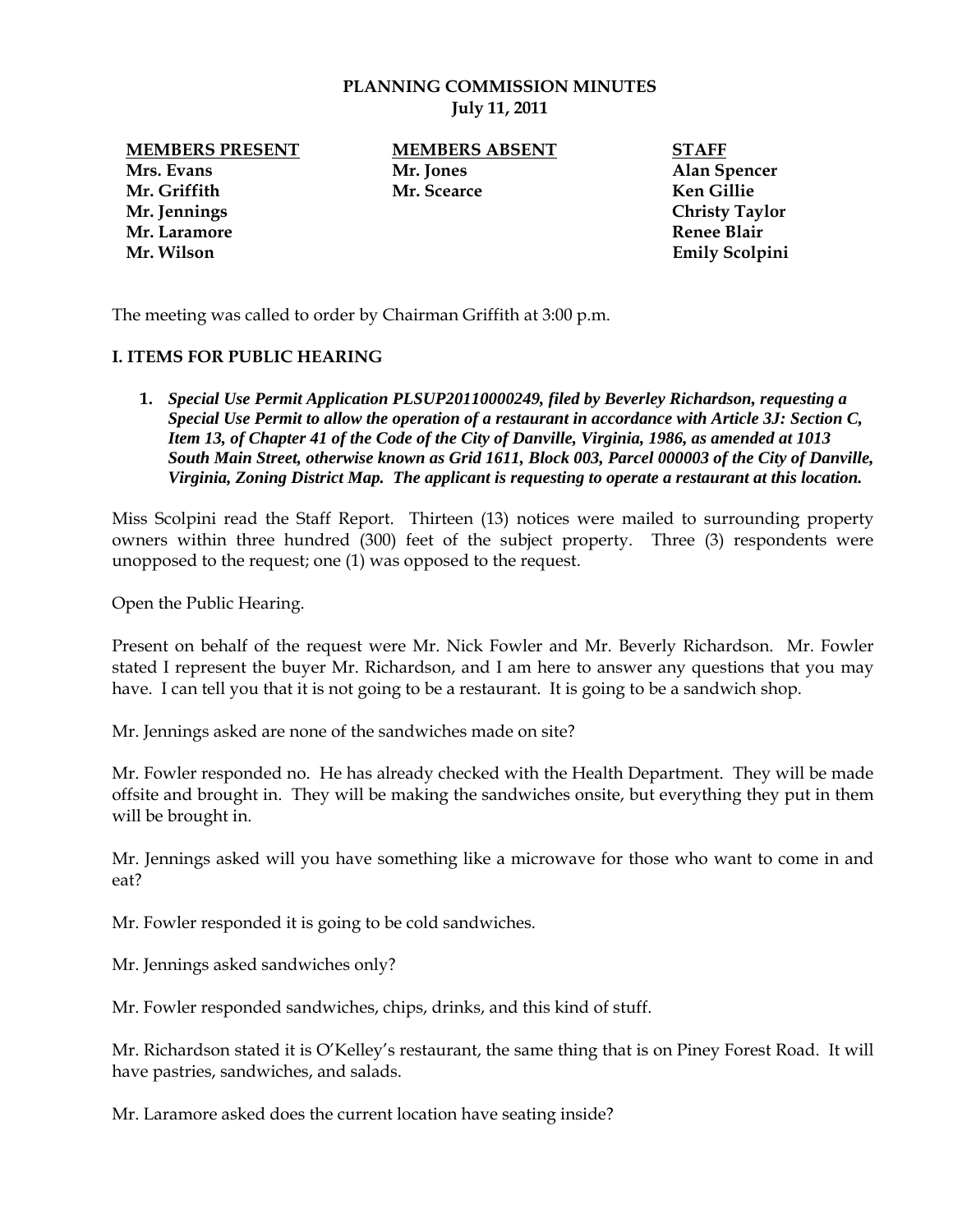Mr. Fowler responded he has no seating. He is going to have some picnic tables outside. There will not be anything on the inside.

Mr. Wilson asked I do not know if this is under our umbrella, but my question is, I go up that road all of the time, and there is just kind of a hodge podge of businesses along there and some are very attractive, and some are not very attractive. Do we have any right to ask about the attractive nature of improving that street or is it going to be just some little tables thrown out there?

Mr. Fowler responded he is already working with screen printers to put his logo on the umbrellas. It is going to be real nice. If you have seen his location on Piney Forest and what he has done there, it really improved the property. It will improve the property here also.

Mrs. Evans asked I know he offers chicken salad sandwiches, so will the chicken be cooked offsite?

Mr. Fowler responded yes. He also has barbeque and pimento cheese. We have already worked it out with the health department where we can do this.

Close the Public Hearing.

Mr. Griffith asked what constitutes cooking? I know that some restaurants have no cooking, but they can use things in the microwave, as long as they do not have a grill or frying.

Mr. Gillie responded it is really defined through the Health Department on what they consider preparation of food. You can have the hot dog things that just roll the hotdogs and heat them. That is not truly considered cooking. A microwave is not considered cooking. If you had fryers, ovens, gas stoves, or other appliances like that would be considered cooking. There is a fine line, so we refer to them. That question about it not being a restaurant, but a sandwich shop, well according to the Zoning Code a sandwich shop is a restaurant. Cooking to us is the preparation of food. We refer to the Health Department to consider what is an actual kitchen cooking food, or if it is just prepackaged and prepared meals.

Mr. Laramore asked would something like a Subway fall under that same category?

Mr. Gillie responded Subway does cook. They prepare bread and other things onsite.

Mr. Laramore asked would that fall under the same category?

Mr. Gillie responded it falls under restaurant according to the Zoning Code, yes. We define Subway as a restaurant even though it is a sandwich shop. It is still the same thing according to us.

Mr. Laramore asked will they be doing something similar to Subway?

Mr. Gillie responded according to us, yes.

Mr. Wilson stated I do not have any issues with this at all. I think it is neat to put restaurants in neighborhoods. I do have a concern. Bentos is on that same street, and they never seem to have enough parking. The way the area looks, I am hoping that by approving this we are actually improving the overall entrance street into our community. It is a pretty prominent street. I do not know if we have any say in that. That would be a concern of mine.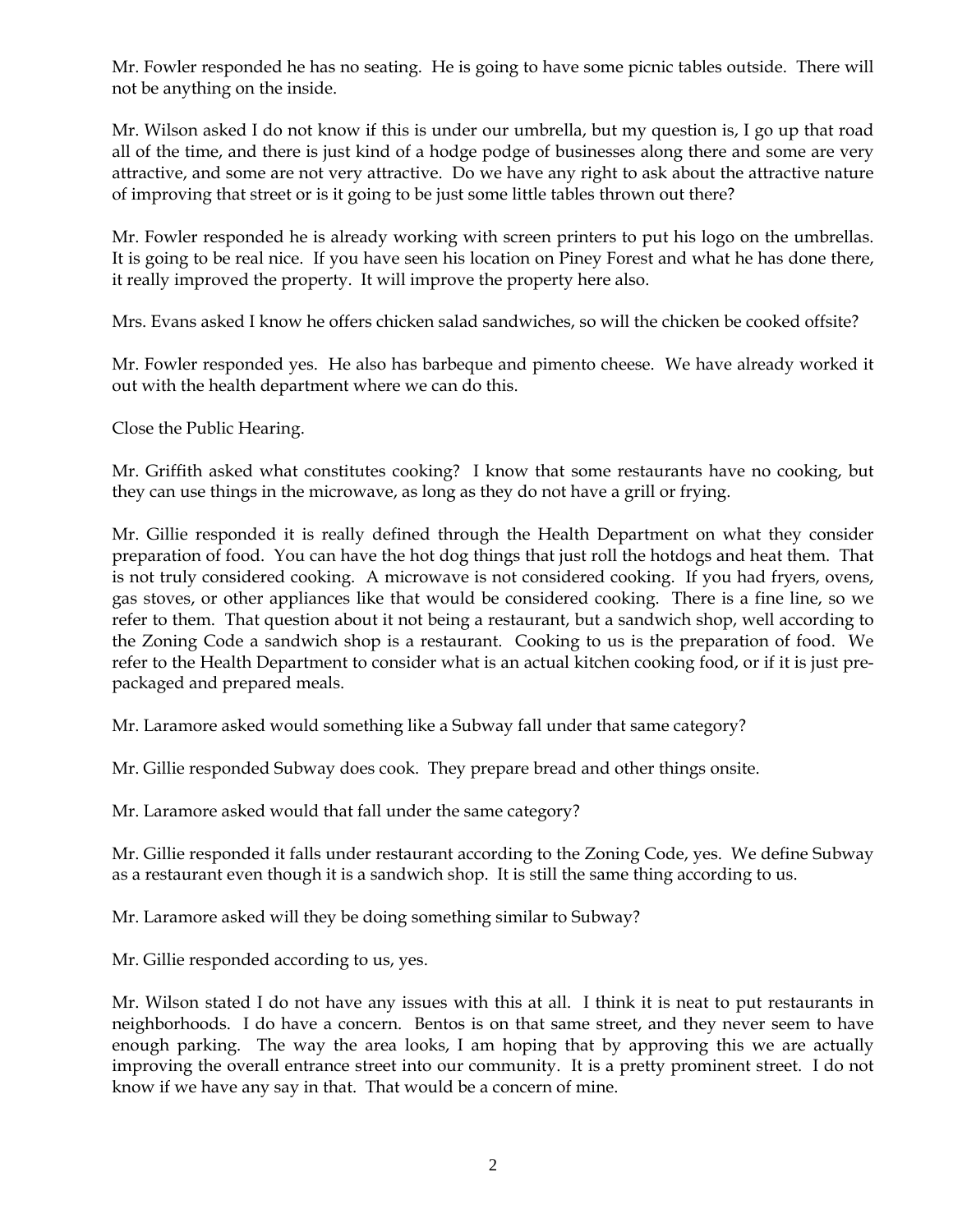Mr. Gillie stated we do have a say in the number of parking spaces. In Bentos case, the size of the restaurant meets our requirement. Bentos suffers from too many people trying to get in there at one (1) time. They have enough parking based on the capacity. If you have been by Bentos especially at lunch time and others you see people standing in line outside of the door and around the sidewalk. That is not accommodated for in our parking requirements. We try not to put too many parking spaces and over pave a site. They are a victim of their own success. The exterior appearances and things, we do have some requirements on the tables outside and how they do that. We will continue to monitor it. As he has described it so far, it meets our Code. We do not have any issues with the facility that they have on Piney Forest Road. We are assuming that it is going to be the same. We will monitor the situation as it goes. Parking is something that we concern ourselves with, and we will continue to keep up on the exterior appearance. Until it is in operation we cannot really say. You kind of have to violate the Code first for us to tell you that have violated it. Bentos has just outgrown their location.

Mr. Laramore asked is there a parking space requirement for the take-out portion of the business?

Mr. Gillie responded it is based on the number of seats inside and the number of employees. If you do a fast food verses another type, you do have two (2) different parking requirements. Based on what we have we will make that recommendation based on how they operate.

# **Mr. Laramore made a motion to approve Special Use Permit Application PLSUP20110000249 as submitted. Mr. Jennings seconded the motion.**

Mrs. Evans stated yes, if they agree to the following conditions that were included: hours of operation, parking spaces, etc.

Mr. Laramore stated I will change my motion to include those.

**Mr. Laramore modified the motion to approve Special Use Permit Application PLSUP20110000249 with staff's conditions. Mr. Jennings seconded the motion. The motion was approved by a 5-0 vote.** 

**2.** *Rezoning Application PLRZ20110000250, filed by AutoCycle, LLC, requesting to amend the Year 2020 Land Use Map from USR, Urban Single-family Residential to HI, Heavy Industrial and to rezone from T-R, Threshold Residential to I-M, Industrial Manufacturing, a portion of 14.84 acres at 1668 Halifax Road, otherwise known as Grid 3714, Block 004, Parcel 0000017 of the City of Danville, Virginia, Zoning District Map. The applicant is requesting to rezone a portion of 1668 Halifax Road to allow consolidation with an adjacent parcel.* 

Ms. Blair read the Staff Report.

Open the Public Hearing.

Present on behalf of the request was Mr. Bill Weaver and Mr. Greg Weaver owners of AutoCycle, LLC. Mr. Bill Weaver stated this is the third time I have been before the Planning Commission. We started off on Trade Street thinking that we would be there forever. Two (2) years later we moved out to Halifax Road. We are here today because we need more room. I do not know if you are familiar with our operation, if not I would love to have all of you out. We are in the auto recycling business. We call it a modern automobile dismantling facility. What we are doing over there is taking the scrap off of the roads: the trucks, trailers, cars, and so on. When they come into our facility, we inventory them. We place the parts that were inventoried in location within the facility. Some of those are dismantled and those parts are put into our warehouse. When the vehicles reach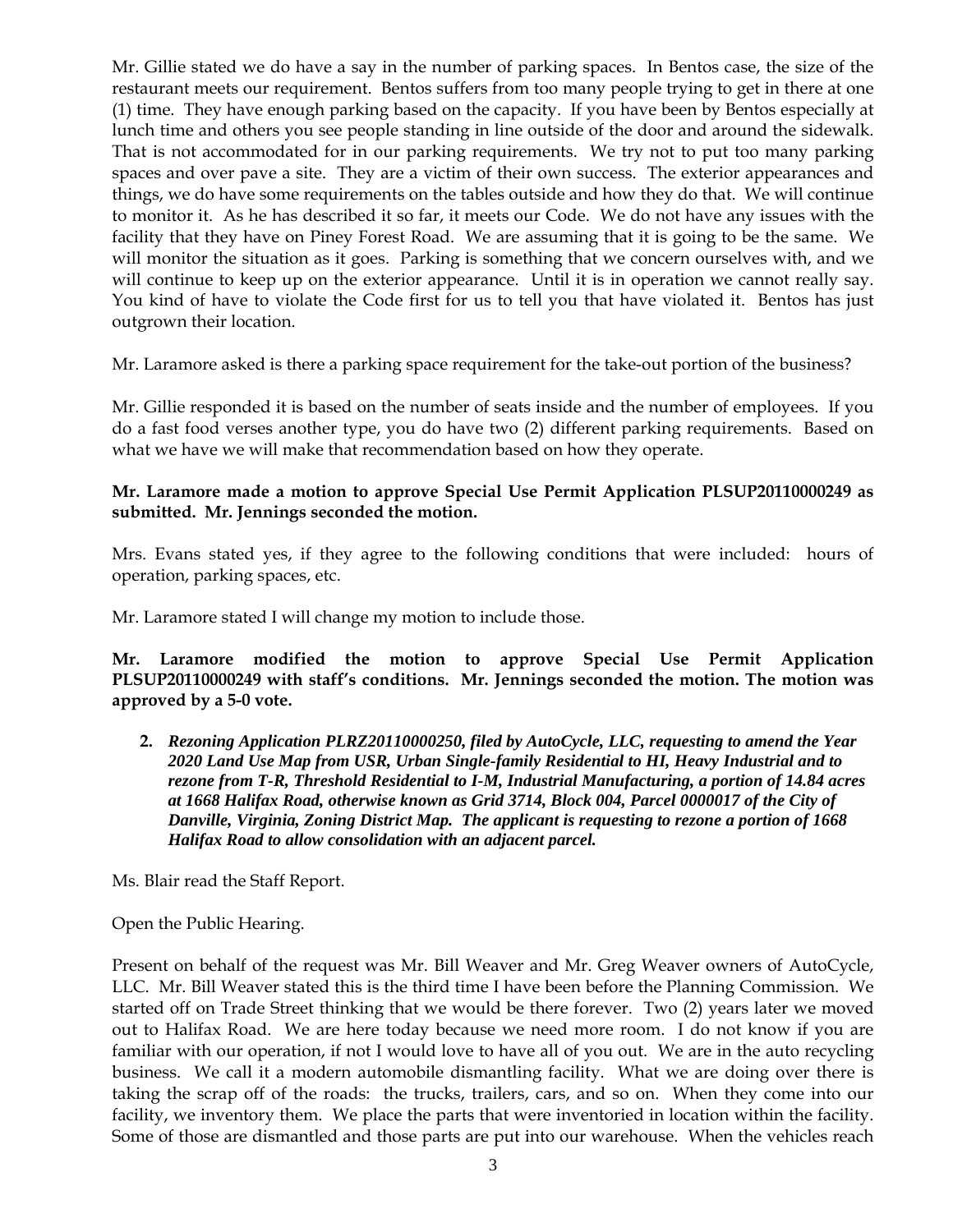their end of life, which is approximately every ninety (90) days, we crush them. We send them to a shredder, which is our partner Cycle Systems in Roanoke, Virginia. They have multiple facilities around the State. Right now we are getting so many cars in that we need some more room for storage. We want to rezone the back part of that parcel M-1 to accommodate along with that Special Use Permit, the storage of additional vehicles. This is going to be for storage. Are there any questions so far as to what we are doing over there? I would like to add that on two (2) occasions in the last ten (10) years, our site was chosen as a National Convention site for the Auto Recycling Association; because of the way we do things over there. I invested in a \$48,000 dollar piece of equipment that is a fluid evacuation system. As soon as the cars come into our facility, they are put on a rack with a forklift, and the fluids are drained: gas, oil, antifreeze, and what not. When cars are placed in inventory in the storage facility they are empty. That is required by EPA by some extent, but not to the extent we are doing it. We comply with all of the EPA regulations. In fact that came out and gave me a letter saying that it was the cleanest salvage facility that they have seen in the state of Virginia. We do have facilities that I do not want to be compared to in North Carolina, but close by. We just built a really nice mouse trap. We are very interested in maintaining the beautification of the street, which you can see by our landscaping, and the constant maintenance of our facility. We have had one (1) call from the City in twelve (12) years, and that includes both facilities. That had to do with some mud getting dragged out on the street this past winter. We invested \$4,000 dollars within two (2) days to make sure that it was not getting tracked out. We like to do things the right way. I do not know what else to tell you except that we need your help. We need to expand our business. We currently employ twenty-four (24) people. I am going to say that it will be close to forty-five (45) when we max out that facility.

Mr. Laramore stated the way I understand it is that you want to split this fourteen (14) acres.

Mr. Bill Weaver stated that is correct.

The Commission members and Mr. Bill Weaver had discussion about the survey plat.

Mr. Jennings asked is there a City Ordinance about the exposure of automobiles?

Mr. Bill Weaver responded yes.

Mr. Gillie stated Mr. Bill Weaver can you please go to the microphone, so everyone can hear you.

Mr. Bill Weaver stated twelve (12) years ago we applied for the recycling facility over on Trade Street. We came before Planning Commission. It was disapproved. It was property prone to flooding at the time. It was six (6) to one (1) against us. We met with Council after that and showed them what we were going to do, architectural renderings, we answered the concerns of our neighbors, and Council voted in our favor unanimously. We thought we were going to be there forever, but we ended up being there two (2) years. We heard about the property on Halifax Road. We went before Planning Commission again. It was unanimous the first time, and unanimous at Council. That is our history with the Planning Commission and Council.

Mr. Jennings stated some place in there I lost your answer as to whether there is an Ordinance against exposure.

Mr. Bill Weaver stated we need to get a Special Use Permit for the first facility on Trade Street and the second one. Kenny constituted it as a junk yard. We were not calling it that, but at the time the zoning books were; and they still have it as such. When did they re-write the zoning, about seven (7) years ago?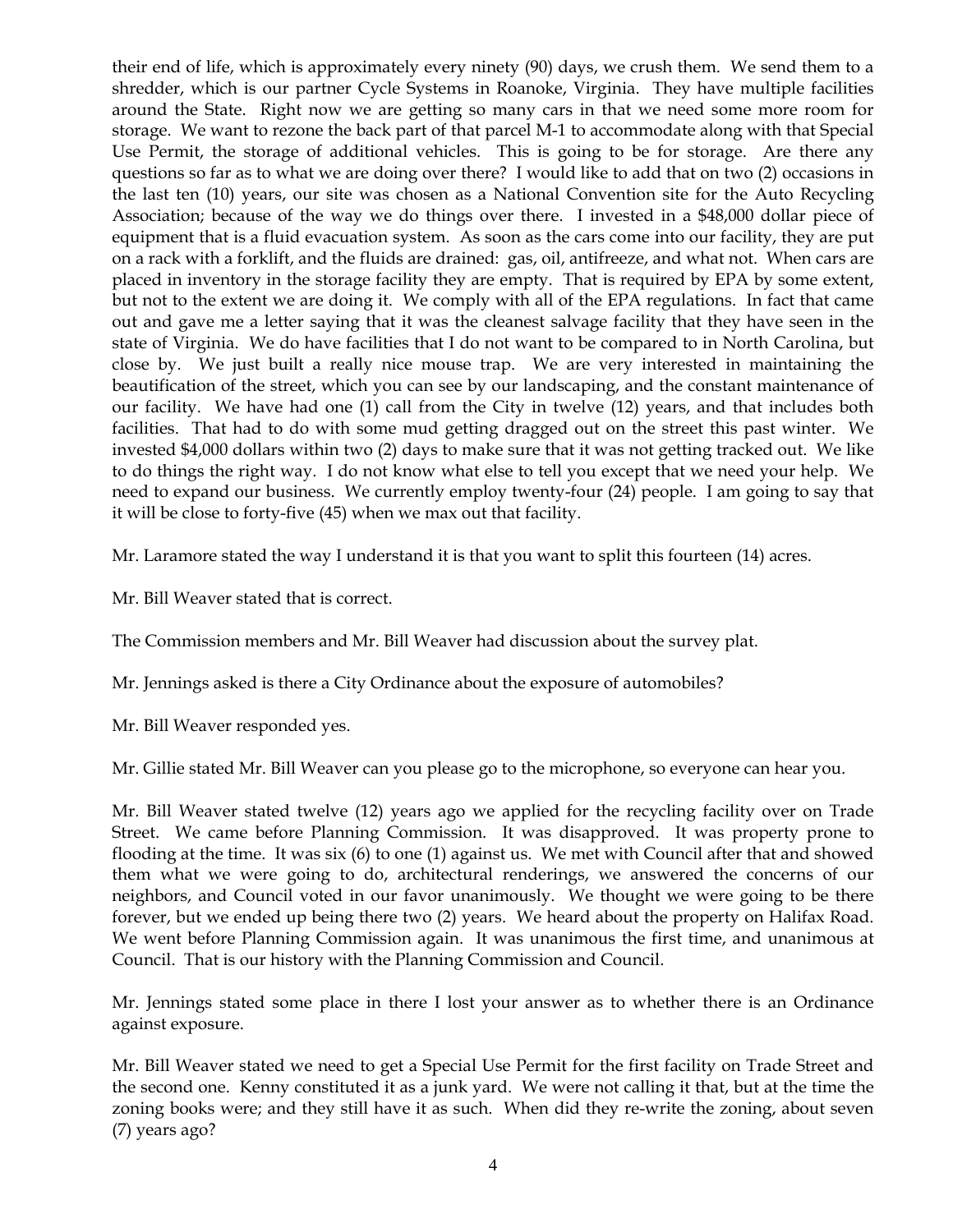Mr. Gillie responded in 2004.

Mr. Bill Weaver stated when we came before Council there was a big issue with outdoor screening. You probably remember that. The ones that were being brought before Council were body shops, garages, and a handful of salvage yards of which we were one (1) of. The issue became what is outdoor storage? We met before Council, and I felt that the storage of automobiles was being discriminated against by the past zoning. I told them that I was one hundred (100%) percent for beautifying Danville. I think we have done our fair share, but I did not think that it was fair that they were picking on the storage of automobiles. I presented to Council that night, probably twenty (20) photos of people that had outdoor storage in the City. They tabled it at the time, and said that they wanted us to have six (6) months to put the fencing in. I called Ruby Archie at the time, because I had not talked to anybody but Archie. She said that they were re-writing it. Today, it says that any outdoor storage needs a special permit if you are going to store outside, whereby anybody who is going to store outside has to comply with the conditions. I think it is excellent.

Mrs. Evans asked this piece of property, their house is here and back here you are going to store. Is that the whole piece of property including that house?

Mr. Bill Weaver responded no. We are leaving that zoning as residential. They will be in that facility until which time they choose to leave.

Mrs. Evans asked do you own that?

Mr. Bill Weaver responded I will.

Mr. Griffith stated from what I can tell the only cars that are visible from the road are those that are parked at the business for employees.

Mr. Bill Weaver stated and we are working on that.

Mr. Griffith stated I was down there this morning, and I did not see any cars other than what appears to be employees cars parked in front of your place of business.

Mr. Bill Weaver stated our neighbors have been kind enough prior to purchasing the property, to let us park behind their house. What you saw was customer cars.

Mr. Griffith stated I mean there were not any abandon automobiles that were visible from the road. I did see a tractor and trailer with a load on it, but that was obviously going to the shredder.

Mr. Greg Weaver stated with the adjacent property that will not change. It will setback as far as our current yard, which is screened with plenty of trees.

Mr. Bill Weaver stated the place by the fence that is painted the color of our building, the one that is at the end of our road is where we are starting. In keeping with the parts park theme, which is my baby; Greg is the President. He put me in charge of the maintenance of the facility. I am in the neat freak stuff that drive employees nuts. At anytime you can see that it is a beautiful place, but we are going to leave trees this time. Last time we had tall square pines. This time we are going to have some big oaks in there. We are going to make it a park. I told my son that I would put some animals in there.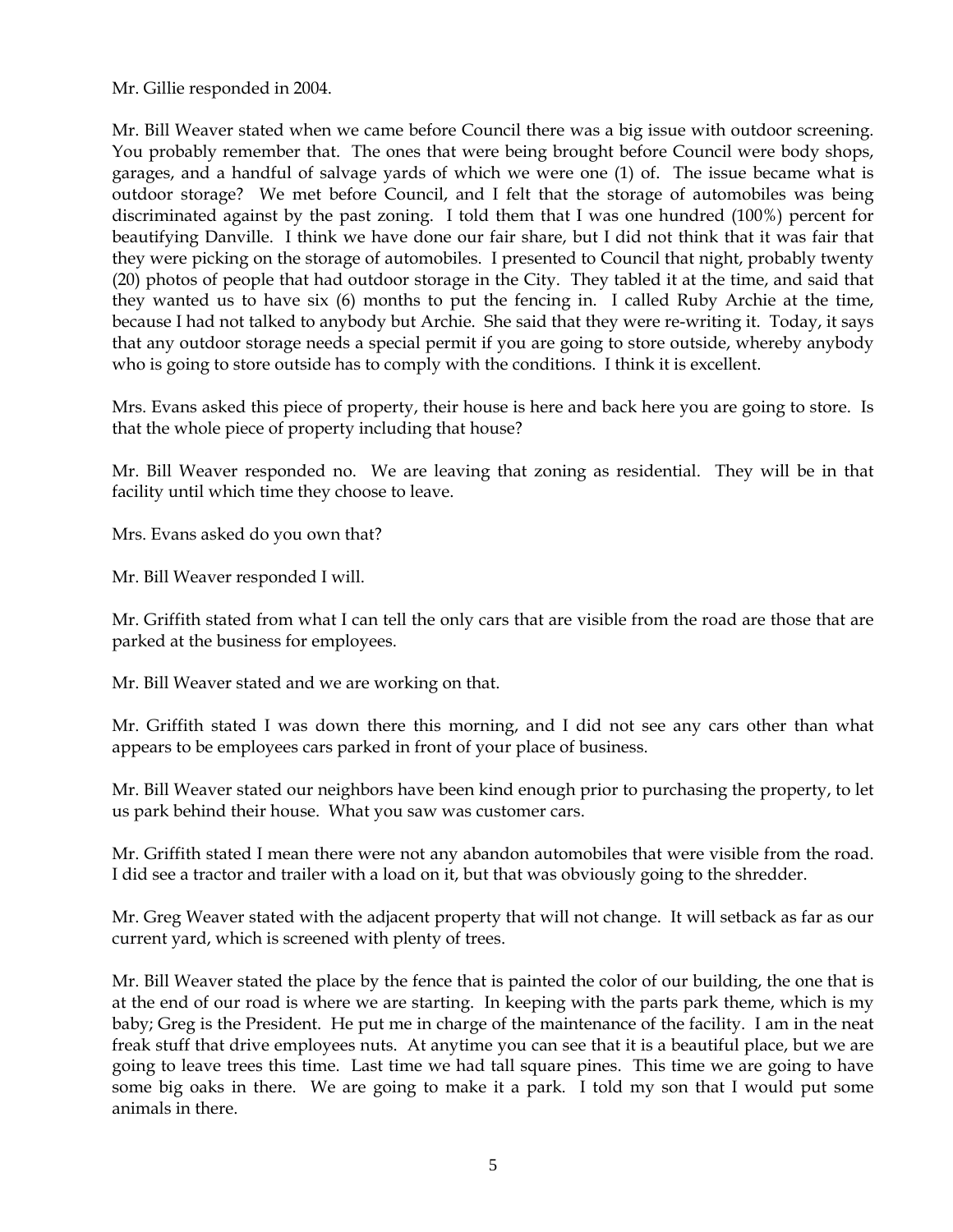There were some jokes exchanged in regards to putting animals in the facility.

Mr. Jennings asked obviously staff wants to postpone the decision on this. How critical is time to you in getting this done?

Mr. Bill Weaver stated I would be disappointed if we cannot move on something today. I know we have one (1) issue. Kenny, you should tell them.

Mr. Gillie stated we had a few issues as Mr. Bill Weaver said. There was a special permit issued in 99 for the property adjacent to it. Consolidation would create some issues with the previously issued special exception permit, so we are going to have to modify that special exception permit. We just got the subdivision plat late on Thursday, and that is why there is not a copy of it in your packet. I apologize for that. We did not have enough time to shrink it all down, make the copies, and still get it out to you. We have some issues on subdividing the residential properties creating sufficient lot areas to make those meet the Code. Until a few minutes ago we were still trying to figure out where the septic tank systems are located on these properties to make sure that the property lines that we are proposing did not create an issue with the septic tanks. There are just some nuts and bolts things that we have not had enough time to resolve prior to this meeting. It is not that staff is opposed to this request; we have always worked with him very well. We have had very few complaints of his operation. Those that we have had, we just give him a phone call and say hey we have a complaint about this; and he fixed it right away. I have no doubt that these things cannot be addressed. At this point, we have not had sufficient time to address all of these. We also believe that in modifying that special exception permit issued in 99 will require an additional public hearing. It was not advertised for today's public hearing. Some of those conditions such as the fencing, there is a requirement for a fence between these two (2) properties. If he is going to try and use both properties, he would have a fence in the middle of his operation. We need to eliminate that. We have got to advertise. We can get all of this stuff by next month. We just do not feel at this time we are ready to move ahead, and have everything to work the way he needs it to work.

Mr. Bill Weaver stated there is a fence on both sides of the property that we are proposing. They are intact.

Mr. Gillie asked are you going to leave them intact with your operation?

Mr. Bill Weaver responded no, we are going to class them up.

Mr. Gillie stated that is the kind of thing we need to work on.

Close the Public Hearing.

Mrs. Evans stated I thought you said that there were three (3) opponents in our packets.

Ms. Blair stated I apologize. That is for another case.

Mr. Griffith asked were there none?

Ms. Blair responded I do not have those in front of you, because we did not have enough information to make an appropriate recommendation.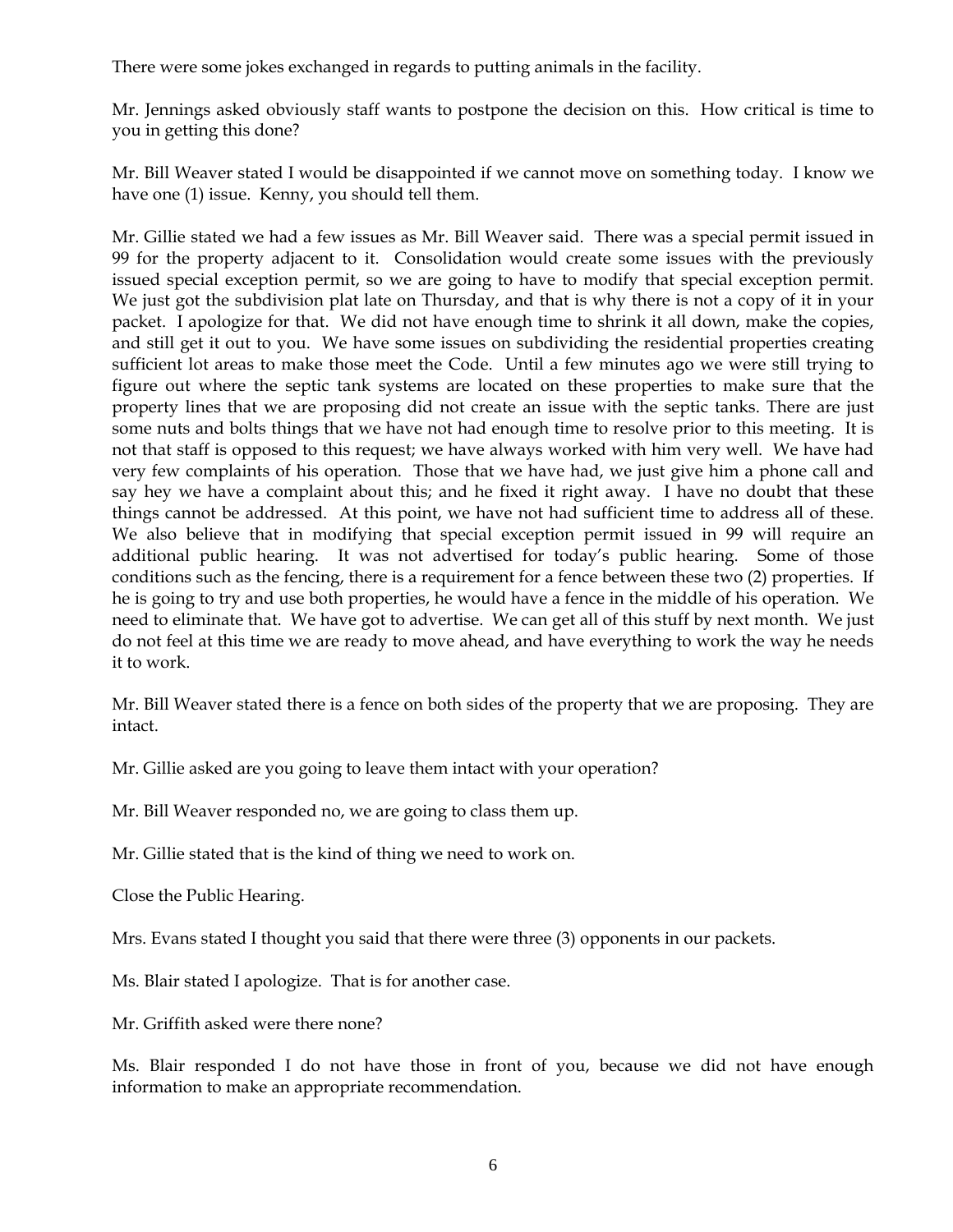Mrs. Evans asked even though he is going to own all of the property, can he zone one (1) piece one (1) way and zone another piece another way?

Mr. Gillie responded we cannot have spilt zoning. What he has done with the subdivision is cut the two (2) houses off of the front property; which is Threshold Residential; and then consolidating the rear portion with his property that he is operating now. The rezoning is only a portion of it. That portion is based on the subdivision plat. We issue the subdivision plat with the two (2) residential properties. One (1) of them does not meet the minimum requirements to create a residential property. We have still got to work out those details. We are not split zoning a property or anything else. That is why we are here asking for the rezoning, but we have some things that we have to change.

Mr. Wilson stated I just want to make another observation. When I went by the property to see it, I drove up Halifax Road from North Main. Once again, it is a mess. It was a total mess. Every kind of structure, every kind of thing was there. I hope that whatever we are doing here as a recommendation, will actually improving overall and not just piecing together more stuff that does not look like it belongs with one another. That street is not our best.

Mr. Bill Weaver stated we are doing our best. We own half of the street.

Mr. Jennings stated my comment is that, I do not object to what he is doing; but I do not like to vote on something in the City like we are throwing something in that he does not want and we do not know what we are doing.

Mr. Griffith stated we do not have a motion to vote. We have to have a motion before we can vote. Staff's recommendation was to table it until they get some additional information, and staff and the Weavers can work out some issues. We can recommend approval of it, and have a motion to approve it as it is, or we can have a motion to deny approval. We have several options.

# **Mr. Wilson made a motion to table Rezoning Application PLRZ20110000250. Mrs. Evans seconded the motion. The motion was approved by a 5-0 vote.**

3. *Special Use Permit Application PLSUP20110000253, filed by PTL Contractors, LLC on behalf of Averett University, requesting a Special Use Permit to allow a waiver of yard requirements in accordance with Article 3I: Section C, Item 19, of Chapter 41 of the Code of the City of Danville, Virginia, 1986, as amended at 420 West Main Street, otherwise known as Grid 1718, Block 007, Parcel 000001 of the City of Danville, Virginia, Zoning District Map. The applicant is requesting a waiver to the 25' front yard setback requirement on a corner lot. The minimum front yard requested is zero feet on Woodland Drive.* 

Miss Scolpini read the Staff Report. Thirty-six (36) notices were mailed to surrounding property owners within three hundred (300) feet of the subject property. Seven (7) respondents were unopposed to the request; five (5) were opposed to the request.

Open the Public Hearing.

Present on behalf of the request was Mr. Jimmy New, owner of PTL Contractors, LLC on behalf of Averett University. Mr. New stated I would like to explain the situation. The center of the door of the building we are looking at right now is one hundred twenty-two (122) feet below West Main Street. That is the center of what we are proposing right now, and a slab of about seven and a half (7 ½) feet. When you are standing on West Main, you are almost looking over top of this part of the roof now. Once they began working with this facility, they realized that they have the potential of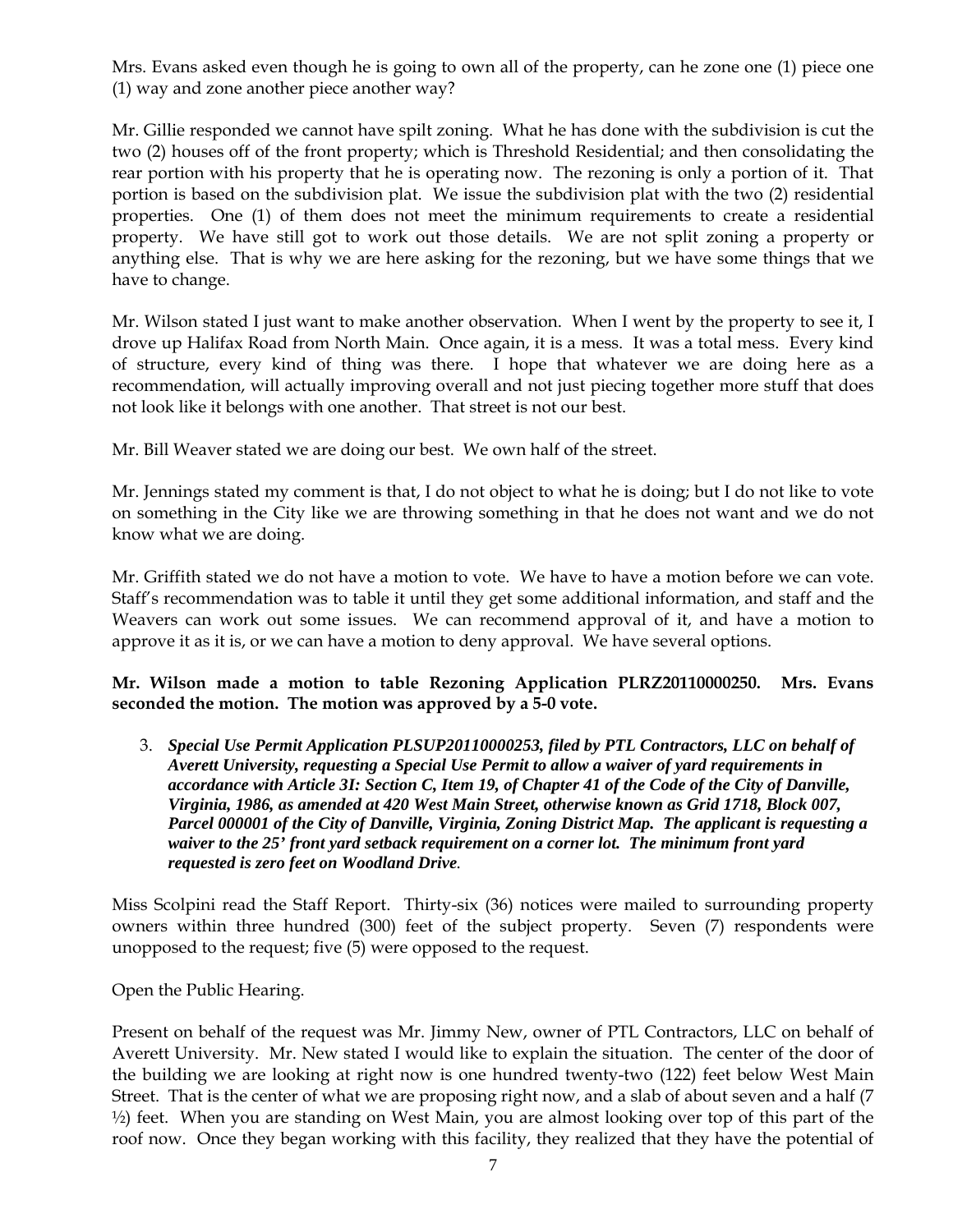taking care of all of the students and the parents, and anybody with special needs would be able to unload right there in front of the doors on the sidewalk, and be able to come in on one (1) level. They could take care of all of their needs whether it is registration, financing, grades, books, whatever. They could bring it all to one (1) place. We feel like it is a reasonable proposal. We do not see how it could block any views. Woodland begins to turn pretty sharply away from us. It also directs the traffic and cars to park in the future down toward what we call the commons parking lot near the tennis courts, or the success center. We hope to move that traffic down, and they can see where the parking spaces are.

Mr. Griffith asked they said that the applicant is requesting a waiver of a twenty-five (25) foot yard setback. There is not twenty-five (25) feet there now, is it?

Mr. New responded no, sir.

Mr. Griffith stated it does not appear to be just in looking at it. It seems that there might be twelve (12) to fifteen (15) feet.

Mr. New stated I believe to the back of the curb that is on the drawing, there is only twenty-two (22) feet now. It puts us about seven (7) feet behind the curb. It almost attaches to the existing sidewalk. The structure itself just kind of mimics what the front structure looks like with the columns and the brick. The proposing structure to walk up to with all of these steps is definitely going to make it easier and simpler for anybody to be able to enter this building from one (1) floor.

Mr. Griffith read staff's recommendation.

Mr. Griffith asked is everybody in agreement with that?

Mr. New responded yes, sir. The existing covered porch that is already on it is right at six (6) foot by twelve (12). We are just going to move that structure out. It is going to look the same except for the addition of more columns.

Mrs. Evans asked first off, you talked about the first (1<sup>st</sup>) curb cut being four hundred eighty (480) feet from the proposed addition. Where exactly is that curb cut, because there is a curb cut before the porch and immediately after the porch?

Mr. New responded there is parking lot area to the left that has always been there; and as soon as you pass the structure, there is an alley way that is kind of a service alleyway that goes into the back of the Main. They can go on out that way. That driveway actually goes all of the way back down to Woodland.

Mrs. Evans asked so that is your first  $(1<sup>st</sup>)$  curb cut at four hundred eighty (480) feet?

Mr. New responded yes, that is the driveway.

Mrs. Evans stated I see vans parked in both of those curb cuts.

Mr. New stated the only reason the vans park there was in the first  $(1<sup>st</sup>)$  case that was the mail room, so vans would park there to deliver and remove packages. Now that the mailroom is going to be moved, a van will stop on the second  $(2<sup>nd</sup>)$  driveway very quickly, because that cannot be blocked. It is the fire lane, so we do not block that lane. Temporarily, people will park there to run inside and pick up something and then continue on down the driveway.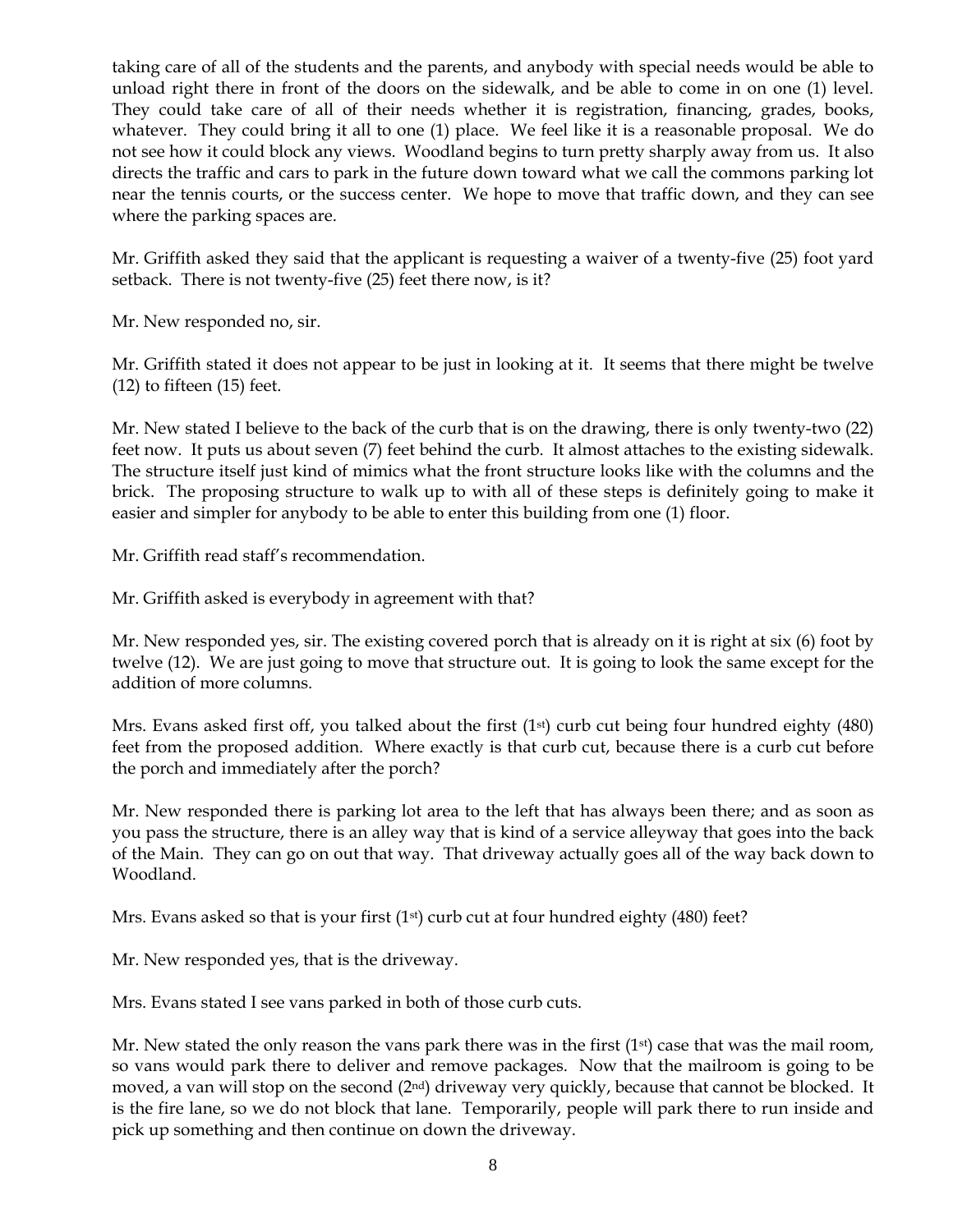Mrs. Evans stated I know this is a one (1) way street, but there are a lot of people that come up that street onto West Main.

Mr. New asked on cars?

Mrs. Evans responded yes, on cars. I live in the neighborhood and I walk around there a lot. Frequently I see cars coming up that street. Some of them are Averett employees.

Mr. New stated this past summer I know there were cars. We had the first fifty (50) or sixty (60) feet. A lot of times vans will be in the middle and people will have to back up sometimes. We poured concrete this year. This first (1<sup>st</sup>) part of Averett, we had it closed off a few times. A couple of weeks ago, we put a sewer tap in. People had to back down, and got caught somewhere if nobody was moving or they were late for class. We experienced that last year, but this year I did not see any of it.

Mrs. Evans stated I just saw it a couple of weeks ago. It was at night.

Mr. New asked at night time?

Mrs. Evans responded yes. I was walking my dog. That concerns me, because I walk that down that sidewalk a lot.

Mr. New stated I think that is for the police. I would not have anything to do with that. I understand your concern.

Mrs. Evans stated I know that. I am not really sure what you are gaining by bringing that porch out.

Mr. New stated just for the students to get out a little more comfortable. If anybody has needs, they can be out of the weather right of way. They will be able to come in on one (1) level. It is just a matter of getting out.

Mrs. Evans stated but, they can already come in on one (1) level. Correct?

Mr. New responded it is a small ramp there. You do not see it, but there has been a ramp poured that is really not that good looking. It is about five (5) feet wide and very short. It is just enough to take care of a wheel chair. We propose to knock that out, and make it totally level to come in.

Mr. Laramore asked is the walking traffic pattern changing in anyway? You are just basically covering up where people are already going anyway.

Mr. New responded where they are already walking. There is a concrete walkway now. We are just going to put another concrete pad in. The sidewalk remains the same. We do not touch the existing sidewalk.

Mr. Laramore stated you are not changing, but covering up where people are already walking.

Mr. New stated we are proposing the walkway to curve out with some mulch and flowers to make it that much easier to come down; but it is not going to impede any of the traffic. We have not touched the sidewalk.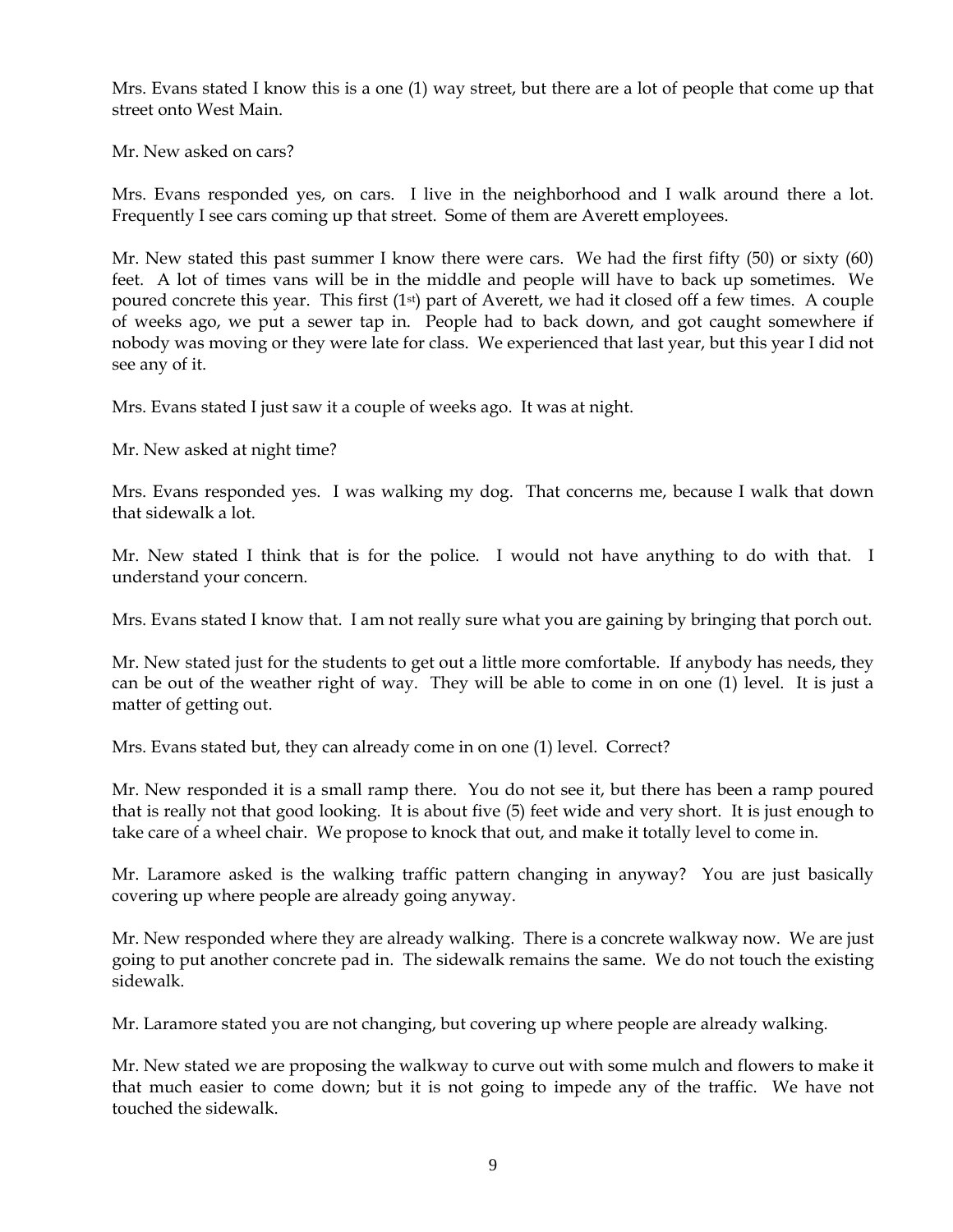Mr. Jennings stated obviously it is not adequately marked for one (1) lane traffic if cars are going both ways. I suppose there is space enough in there for cars to meet.

Mr. New stated if you were parked there, it would be very tight. Cars are allowed to park on the right side going down. I am sure on West Main there is a one way street sign.

Mr. Griffith stated it does have a one way sign.

Mr. New stated we are trying to direct them on down the street. You have adequate parking in the parking lots. You have the success center, the student center, and the large parking lot at the end of the street.

Mr. Wilson asked does this factor in with any other future requests or plans that Averett may have regarding Woodland Drive?

Mr. New responded not that I am a part of. I hear stories, not that they have told me. It is just hearsay. I have heard that they would like to have a street dedicated. All of the utilities are on Averett's property. They say that they are your utilities anyway, give me the street. What that means, I am not sure. If that is what you are asking, that is what I have heard; that the entire street be dedicated to Averett.

Mr. Wilson stated it would make a difference in a way if there was a larger addition. I just know a lot of things are happening at Averett in terms of design improvements. I am just wondering if this fits into a larger plan that we do not see.

Mr. New stated I do know, since I am doing most of the building, that the alleyway Mrs. Evans was asking about they hope will become a walkway to even stop that traffic that is going down around the school. They are really trying to bring the school up to date. I think I have put fifty (50) different tradesmen to work already. If I do this work on the porch, it will be like sixty (60) some people working. They are really doing all that they can to bring it up to date.

Mrs. Evans asked will it still be a one way street?

Mr. New responded Woodland will always have to be a one way street. I really do not see how they would have enough room, because they will still want the students to be able to park. They can still park on the right side. It will still allow cars, fire trucks, whatever. It is large enough with people parking, that we have actually brought cranes, concrete trucks, and trailer trucks down there. It is a rather large street. It looks small, but they maneuver right on down the highway there.

Mrs. Evans asked the one way street and the fact that people are coming up the one way street, how do we address that in light of this request?

Mr. Gillie responded short of additional police presence stopping someone, as everyone has said it is signed one way telling people not to do it; there is not a whole lot that we can do otherwise to keep someone from knowingly violating the law. They see the sign, and they choose to drive up it. If you see twenty-five (25) mph, are you going to drive twenty-five (25) mph? That is a conscious decision that someone makes. In this case, building the canopy towards the sidewalk in our opinion does not impact the site distance or anything else; so it will not create a safety hazard, especially for those walking along the street. In our opinion, we feel that if someone was driving up the wrong way on the street, it is not going to make it any less safe than what it is now. The college has done work with the cross walk and other things to try and work on the traffic patterns. It is a pedestrian street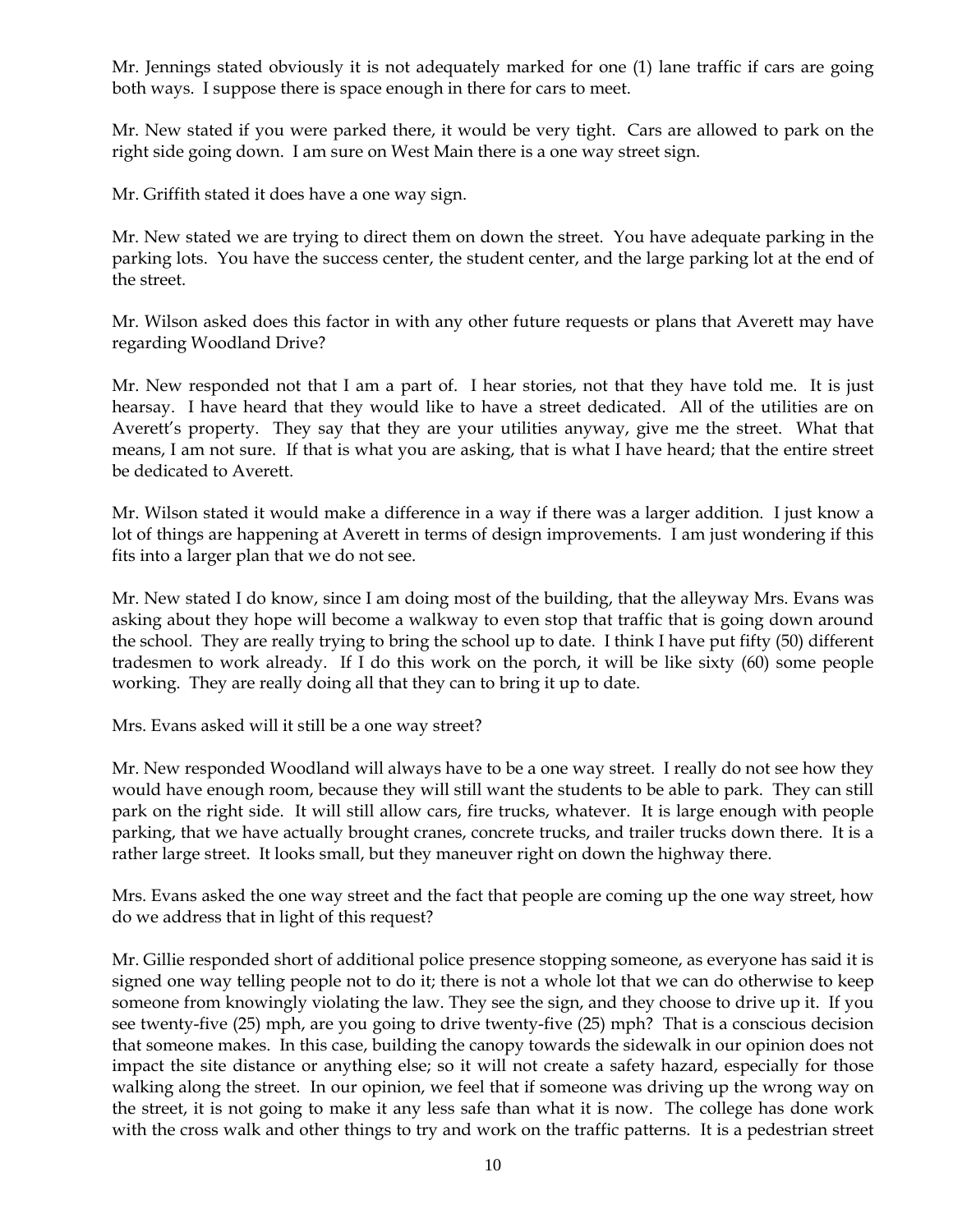that is narrow, but it is usable. We feel that granting them this waiver will not create any issues per say in that immediate area.

Close the Public Hearing.

Mr. Griffith stated this is something that needs to be brought to the attention of the Police Department.

**Mr. Jennings made a motion to approve Special Use Permit Application PLSUP20110000253 with staff's recommendation. Mr. Laramore seconded the motion. The motion was approved by a 5-0 vote.** 

**4.** *Special Use Permit Application PLSUP20110000255, filed by LE&D Professionals, PC on behalf of BESS Company, Inc, requesting a Special Use Permit to allow a use with lot frontage on the Dan River in accordance with Article 3M: Section C, Item 17, of Chapter 41 of the Code of the City of Danville, Virginia, 1986, as amended at 4035 Riverside Drive, otherwise known as Grid 0720, Block 005, Parcel 000008.001 of the City of Danville, Virginia, Zoning District Map. The applicant is requesting to construct on a parcel with frontage on the Dan River.* 

Ms. Blair read the Staff Report. Eleven (11) notices were mailed to surrounding property owners within three hundred (300) feet of the subject property. Three (3) respondents were unopposed to the request; zero (0) were opposed to the request.

Open the Public Hearing.

Present on behalf of the request was Mr. Brian Lewis with LE&D Professionals, PC on behalf of Bess Company, Inc. Mr. Lewis stated if you have any questions, I will try to answer them.

Mr. Griffith asked are they proposing to build a dentist office?

Mr. Lewis responded yes.

Mr. Griffith asked do you know how much property will be in this?

Mr. Lewis responded totally, the acreage is around 1.75 acres that can be developed. This property that is going in is part of the common plan. Depending on whether the developer can find a tenant or two (2) different tenants, depends on how the rest of the building would be.

Mr. Griffith stated my concern was ingress and egress depending on the volume of traffic.

Mr. Lewis stated right now we have a full right in and right out. We have a full access entrance at the crossover in front of Honda. We went back in 2006 and had the turning lane put in. The entrance was put in for proposed commercial development.

Mr. Griffith stated I know that was one (1) of the concerns. In looking at the piece of property, the concern that I have was just egress and ingress. I noticed that some of the responses to the questionnaires had some people that raised that same issue. I did not know how densely populated that piece of property was going to be.

Mr. Lewis stated the way we have it set up now, per our proposed development, would be for a medical office type concept. We would have to meet the zoning requirements if it went to a retail type establishment, but our entrance is suitable for that.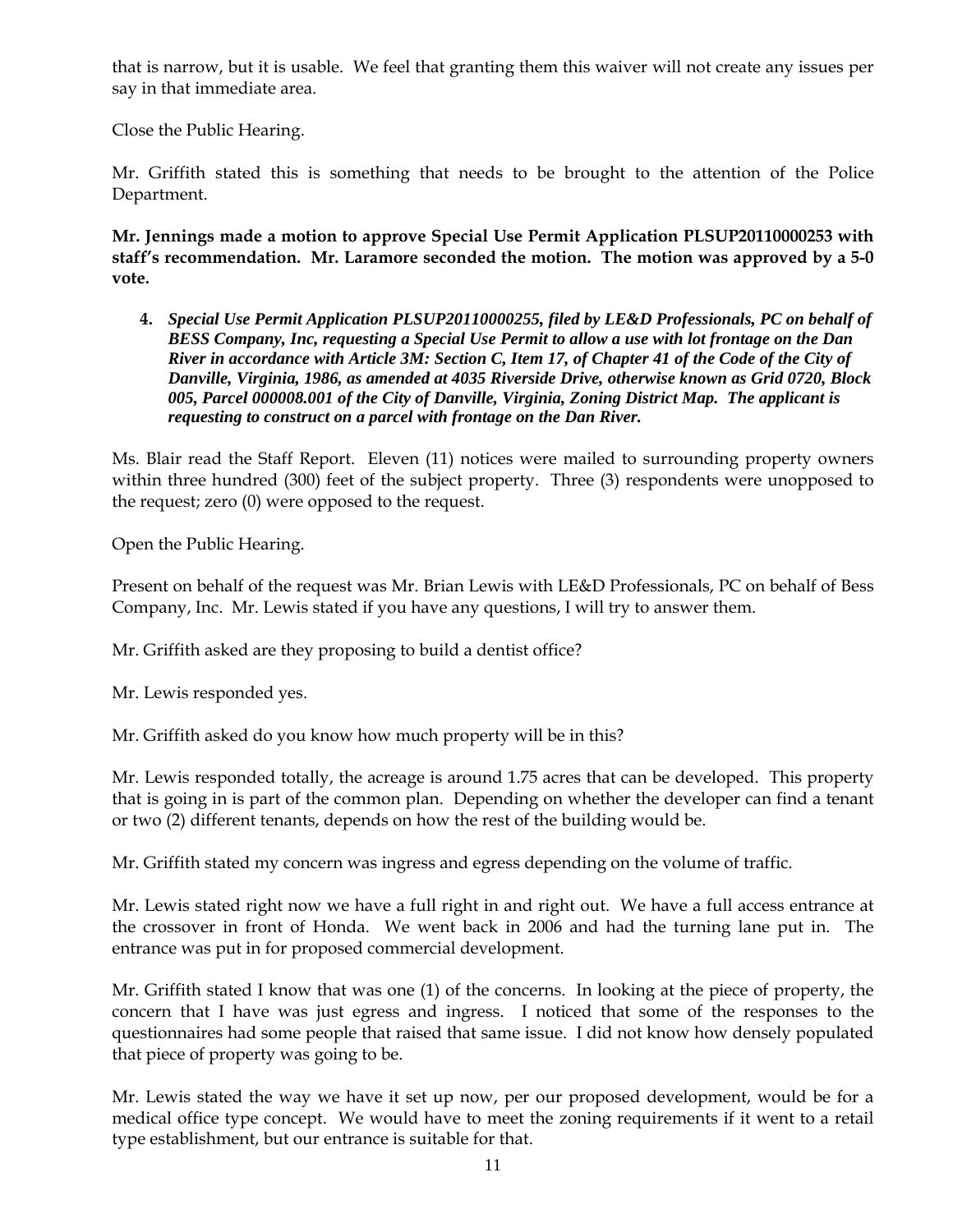Mrs. Evans asked what about landscaping?

Mr. Lewis responded we are going to meet the ordinance that we have established. We have already presented a plan and got approval on that.

Mrs. Evans asked how about exceeding the ordinance?

Mr. Lewis responded we pretty much are. I think we have five (5) or six (6) additional trees. We are doing the whole road frontage, and we are not using but half of it. We have to count the road frontage all of the way to the off-ramp coming around, but we are not going past the entrance. We will put more trees in that isolated area.

Mrs. Evans asked will there be a landscape barrier? One (1) of the residents asked about that.

Mr. Lewis asked between?

Mrs. Evans responded it says landscape barrier that will meet the provisions of the law.

Mr. Lewis asked are you talking about Windsor Heights?

Mrs. Evans responded in Windsor Heights.

Mr. Lewis stated we are going to have a few hundred feet of natural forest area there. We will have trees coming down the entrance. We are meeting the requirements for landscaping.

Mrs. Evans asked will there be trees in the parking lot?

Mr. Lewis responded in the islands.

Mr. Jennings asked what does Article 3T say? What is that?

Ms. Blair responded Article 3T of the Floodplain Overlay District.

Mr. Jennings asked overlay?

Ms. Blair responded floodplain overlay.

Mr. Jennings asked does that mean the height of the water?

Mr. Gillie responded it is how the floodplain impacts the property. Any structures of the building have to be elevated above the floodplain. You cannot build in area that is considered floodplain or floodway. Excuse me, you cannot fill in certain areas that is a floodway. It is just what happens close to the river basically.

Mr. Wilson asked just for verification, are we talking about just a rezoning? We do not have any plans for the facility or any idea what is going on other than a dentist office. Are we just preparing the way for that plan?

Mr. Gillie responded we have plans for the actual facility to go on there. What you are doing now is, any property that fronts on the Dan River is required to get a Special Use Permit. Since this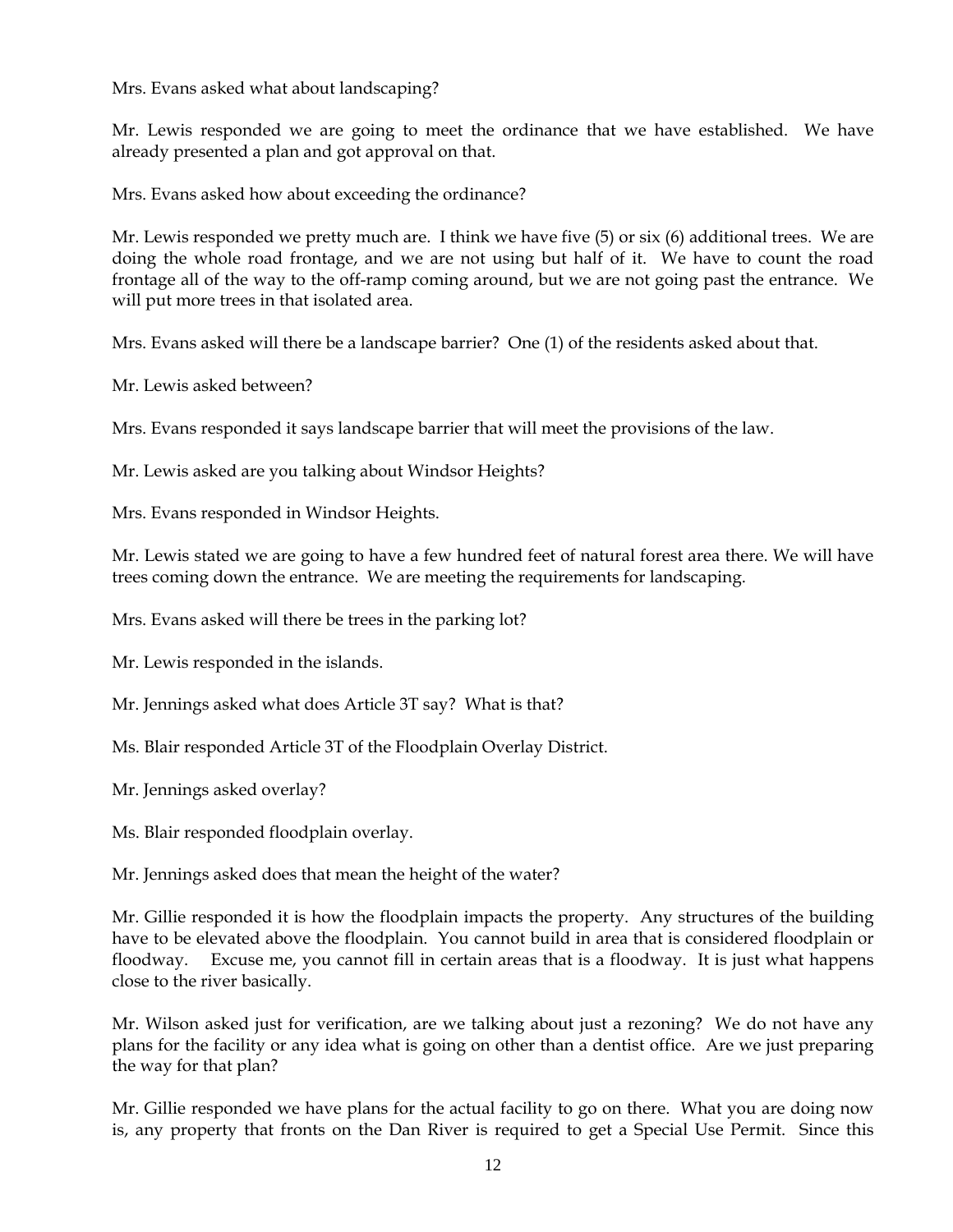property is being constructed with a dentist office that fronts on the river, we are here to ask for permission to build on it. The zoning itself allows for the construction of the structure and it has went through the permit process. It has met all of the requirements for setbacks, landscaping, and everything else. It is just because this property fronts on the river, we have to have an additional public hearing process to make sure that everyone is ok with what is happening. We also make sure that it complies with floodplain regulations, landscaping, and all of the others just because it is in effect special; because it is in proximity to the river. The additional storm water management regulations have come into it, because the water does not have time to get clean before it goes that close to the river. This public hearing is kind of a safety step for us to make sure that everyone knows that something is being built in close proximity to the Dan River.

Mr. Jennings asked did we approve something for this property before?

Mr. Gillie responded you approved a rezoning for this property before, which set the stage for them to come in and ask to build on it. The property was originally Threshold Residential and was then changed to Highway Retail conditional. We have done some additional work on this property. There have been multiple cases on this property in front of the Planning Commission setting the stage for this. We now have the actual plans to build a facility on it. As we go through building, because the lot is on the river, it is kind of that last thing of "ok, where do we go?" We want to let everybody know that this is going to happen.

Mr. Jennings asked wasn't there some items of importance regarding fencing or building boundaries?

Mr. Gillie responded there were conditions on what they could actually put on the property. The Highway Retail limited them to a number of uses. A dentist, office, and medical facilities are uses that was permitted, then they asked to do some fill work on the floodplain. Over to the west of this property was a sort of valley. They were filling in some area, and then kind of trading, digging some land out to let the water go into, but filling in over top of some area so they could put the turn lanes and that thing where the drive entrance is. As part of that, there were conditions on landscaping and not disturbing some areas adjacent to the houses that make up the most eastern portions of Windsor Heights, which they have done. They are ready at this point to build the building on the property. This is that kind of final step. They are ready to go. It is along the river. Here is the last chance for anyone if there are any issues that we need to address. The plans that have been submitted comply with us for setbacks, building codes, and landscaping. We have the entrance way already in place. It is all set. We are just going through that final process. The floodplain has been addressed. The fill material that was placed before was given an ok by the Army Corps of Engineers. We have done everything up to this point. This is just the final step.

Mr. Jennings asked included in that was proper drainage?

Mr. Gillie responded correct. There is a drainage basin, plus there is additional drainage that has to occur on this property; because the regulations have changed throughout construction. Brian can testify to that. There are some other things that they are going to have to do for storm water quantity and quality, because of its proximity to the river. Water has a chance to clean itself out as it flows further up to get down. This property is the last thing it hits before it goes to the river. Anything that comes on to here has to be treated slightly different going into it, and that has been addressed as well.

Mr. Griffith stated if my memory serves me correctly, part of this piece of property was put into an environmental trust as part of the river.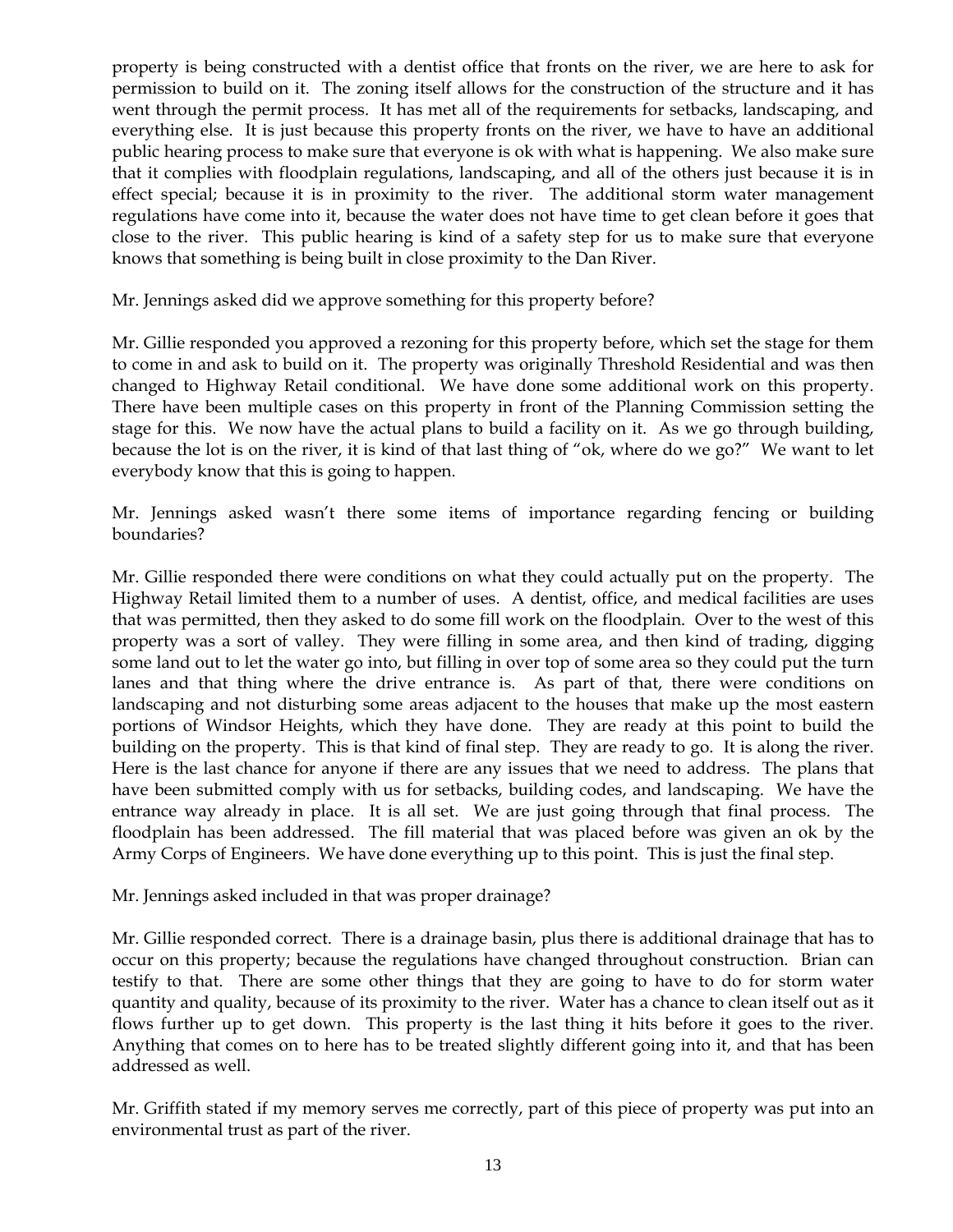Mr. Gillie stated it is a conservation easement. That is the landscape area we talked about along the rear of Windsor Heights. The area that is in the floodplain and the floodway was put in the conservation easement, which prohibits any construction inside it, and the removal of timber. There is going to be a vegetated buffer almost in perpetuity back in that area, because the land is needed for flooding, storm water control, and a bunch of other things. It just sits back there, and will be left alone. It is not considered part of this request. You should be able to see it on your map if you look at your aerial photograph.

Mr. Lewis stated there will be a one hundred (100) foot buffer between Windsor Heights and this property.

Mr. Jennings asked what did you say?

Mr. Lewis responded there is a one hundred (100) foot strip going back from Riverside to tie into this conservation easement. It is all tied together to keep the development from getting into it.

Mr. Jennings stated I thought I remembered some sort of barrier, some sort of forestry growing in between the development and this property. I do not recall exactly what it was, but it was something.

Mr. Gillie stated there is a valley hill and some woods.

Mr. Wilson stated since you are talking about this, I was going to ask a couple things. The picture we have, directly has the old Robertson Bridge not the one that is being built. It looks to me that there is going to be a lot of changes in there. Does this factor into the fact that we are going to be dealing with new or does it not matter?

Mr. Lewis responded our survey plat has already accounted for the area that VDOT purchased from the developer to put their bond in. From what we have been told, the off-ramp going down to the Robertson Street Bridge is not changing, so basically what we are working at there will be no changes for this development.

Mr. Wilson asked another question that I think is most critical, and again I am still learning what we do as opposed to maybe other groups that review things. Correct me if I am out of line. When we talk about putting a facility on there, has all care been taking care of that the front, which I am assuming is to the Riverside Drive side, and the back, which is to the river side are equal attractiveness as we move about these thoroughfares or is it going to be like so many facilities running up and down the river. The front looks great. The back has dumpsters, and all kinds of other things. This strikes me as a lot of money being invested in this area right here. I am thinking, if I am sitting at Frank's out on their porch eating, and I am looking across the river, what exactly am I seeing? I know it would not be the building per say, but are we in a position where the front at the street and the back that comes up from the river, is of equal quality; so we as a community can ride through there and not look up at dumpster, and trash bins.

Mr. Lewis responded well with the City Code we have to screen our dumpster area anyway. Kenny might can elaborate on this a little bit too. The majority of the property in the rear is in the floodplain, which we are not getting into. We are not disturbing, so what you see from Frank's right now is what you are going to see after the development with the building on top of the hill. We are not really dropping the grade of that plateau that is up there now. We are just going in with the building, parking, and landscaping. The landscape requirements that the City has we are meeting